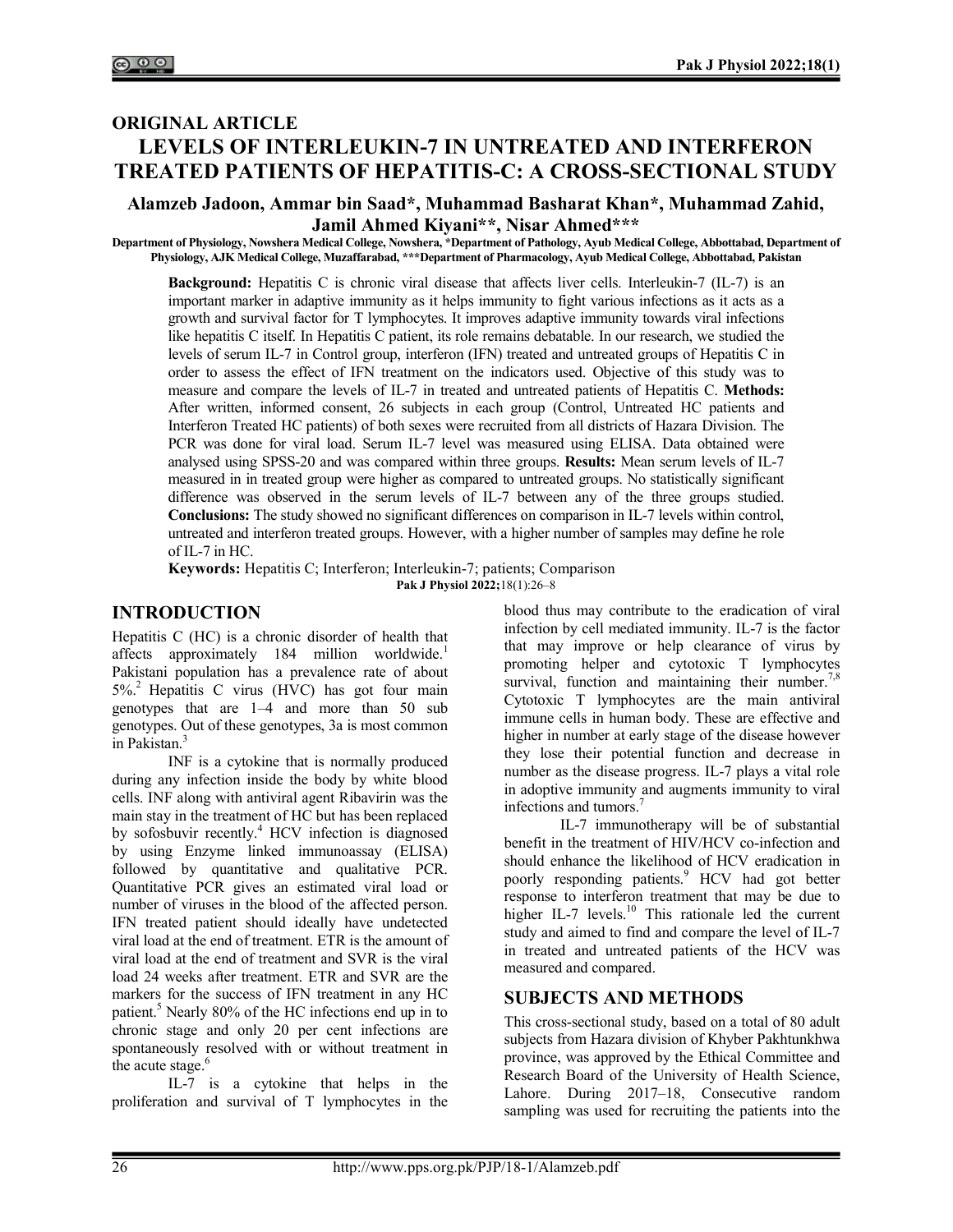study and informed written consent (Urdu language) was explained and signed by all subjects.

The study subjects were divided into the following three groups. Group I: Controls with normal LFT's and negative PCR for HCV (n=28). Group II: Untreated patients of HC that had no prior INF treatment (n=26). Group III: INF treated cases of HC who have recently completed their treatment (n=26)

Inclusion criteria was the untreated cases, diagnosed cases of HCV based on ELISA/PCR, adults of both sexes of 18–60 years, and fresh cases of HCV were included. Similarly, inclusion criteria for treated cases were diagnosed cases of HCV based on ELISA/PCR, adults of both sexes of 18–60 years of age and treated cases of HCV who completed interferon treatment in the last week. Patients who were obese, had BMI>25, diabetics, had Hepatitis A and/or B positive, and any other disease known to interfere with HCV were excluded from the study.

Sampling was done at Hepatitis Centre at DHQ Hospital, Abbottabad and the samples were carried to University of Health Sciences, Lahore with ice packs maintaining a cold chain. After 10–12 hours of overnight fast, 5 ml of blood was drawn from a superficial vein with aseptic techniques. Fasting blood glucose was checked with a glucometer (Xceed, Abbott® ). Blood was secured in serum separation tubes (SST) vacutainers (yellow top) for extraction of serum. Serum was extracted by centrifuging the blood for 10 minutes at 3,000 rpm. The serum was put in aliquotes and stored at -80 °C till analysis. All other tests were conducted on serum. Serum IL-7 levels were measured using commercially available ELISA kits (Glory Science Co., USA<sup>®</sup>).

The data were analyzed on SPSS-20. Mean±SD was given for quantitative variables (age, IL-7 levels in serum). Frequencies and percentages were given for qualitative variables (gender, sample group). The data was given either as Mean±SD for normally distributed variables, or median interquartile range (IQR) for non-normally distributed variables. The comparisons of various variables for association or significance were done to see any significant difference in their means/medians. In case of normally distributed data, single factor ANOVA was applied followed by Tukey's post hoc test for the three groups. Independent t-test was used for comparing means of two groups, and  $p \leq 0.05$  was considered statistically significant.

### **RESULTS**

Out of total 80 samples, 31 (38.8%) were male and remaining 49 (61.3%) were female. Median (IQR) age of male in control group was 31.50 (24.25–34.23) years, and 28.50 (20.00–38.75) years for female.

Level of IL-7 levels of control, untreated and treated group were  $44.63 \pm 22.11$ ,  $35.11 \pm 14.68$ and 37.87±17.66 respectively, whereas Median (IQR) was 39.95 (31.62–53.49) for controls, 32.80 (22.86– 46.19) for untreated and 40.54 (20.05–51.91) showing no significant difference (Kruskal-Wallis test;  $p= 0.214$ ) (Table-1).

IL-7 level of males in control group was 40.63±18.95 pg/mL and female 47.12±24.11 pg/mL showing no significant difference (Independent sample *t*-test;  $p=0.478$ ). Serum IL-7 levels of males in untreated group were 32.50±17.03 pg/mL and for female it was 36.98±13.09 pg/mL showing no significant differences (Independent sample t-test;  $p=0.437$  (Table-2).

There were no significant differences between levels of IL-7 of controls and treated/ untreated patients (Mann-Whitney U Test;  $p=0.624$ , and  $p=0.113$  respectively). Also, no significant differences of IL-7 levels were found between treated and untreated cases (Independent sample t-test;  $p=0.528$ ). Post hoc comparison of age for control and treated/untreated cases showed significant differences (Mann-Whitney U Test;  $p<0.001$ ). There was nonsignificant negative correlation found between age and IL-7 in control group (Spearman Rho correlation;  $-0.226$ ; Mann-Whitney U Test;  $p=0.267$ ).

Table-1: Comparison of IL-7 between controls, treated and untreated groups by Kruskal-Wallis test (pg/mL)

| Parameter       |                       | $(N=26)$<br>. ontrols       | Cases $(N=26)$<br>Untreated <b>(</b> | . .<br>$(N=28)$<br>reated<br>cases  |              |
|-----------------|-----------------------|-----------------------------|--------------------------------------|-------------------------------------|--------------|
| <b>Mean</b> ±SD |                       | 44.63±22.11                 | $35.11 \pm 14.68$                    | 37.87<br>17.66                      | 242<br>0.342 |
| Median<br>(IOR) | 20 Q5.<br><i>.,,,</i> | 49 <sup>5</sup><br>$1.02 -$ | 19)<br>32.80 (22.86-<br>$-46.1$      | $-51.91$<br>0 <sup>5</sup><br>40.54 |              |

|  |  |  | Table-2: Comparison of IL-7 among controls, untreated and treated groups [Mean±SD, Mean (IQR)] |  |  |  |
|--|--|--|------------------------------------------------------------------------------------------------|--|--|--|
|--|--|--|------------------------------------------------------------------------------------------------|--|--|--|

| <b>Parameters</b> | $Gender$ <sup>1</sup> |             | C <b>ontrols (N=26)</b> |       |  | Untreated Cases (N=26) | n     |   | Treated Cases (N=28)   | $\mathbf{r}$ |
|-------------------|-----------------------|-------------|-------------------------|-------|--|------------------------|-------|---|------------------------|--------------|
| $IL-7$            | Male                  | $1^{\circ}$ | $40.63 \pm 18.95$       |       |  | $32.50 \pm 17.03$      |       | ∸ | $42.83\pm18.81$        |              |
| (pg/mL)           |                       |             | 38.71 (27.65–53.49)     | 0.478 |  | 29.70 (17.43–42.89)    | 0.437 |   | $42.78(27.17 - 57.56)$ | 0.266        |
|                   | Female                | 14          | $47.12 \pm 24.11$       |       |  | $36.98 \pm 13.09$      |       |   | $34.76 \pm 16.75$      |              |
|                   |                       |             | 39.95 (32.80–68.88)     |       |  | 35.47 (25.33–7.45)     |       |   | 36.78 (20.05–51)       |              |

### DISCUSSION

According to best of our knowledge, there is no such study conducted previously anywhere in HCV patients for levels of IL-7 in untreated and treated HCV cases to observe the effect of interferon treatment. In current study, there was notable difference in mean levels of IL-7 in controls untreated cases and treated cases but it was not statistically significant  $(p<0.342)$ .